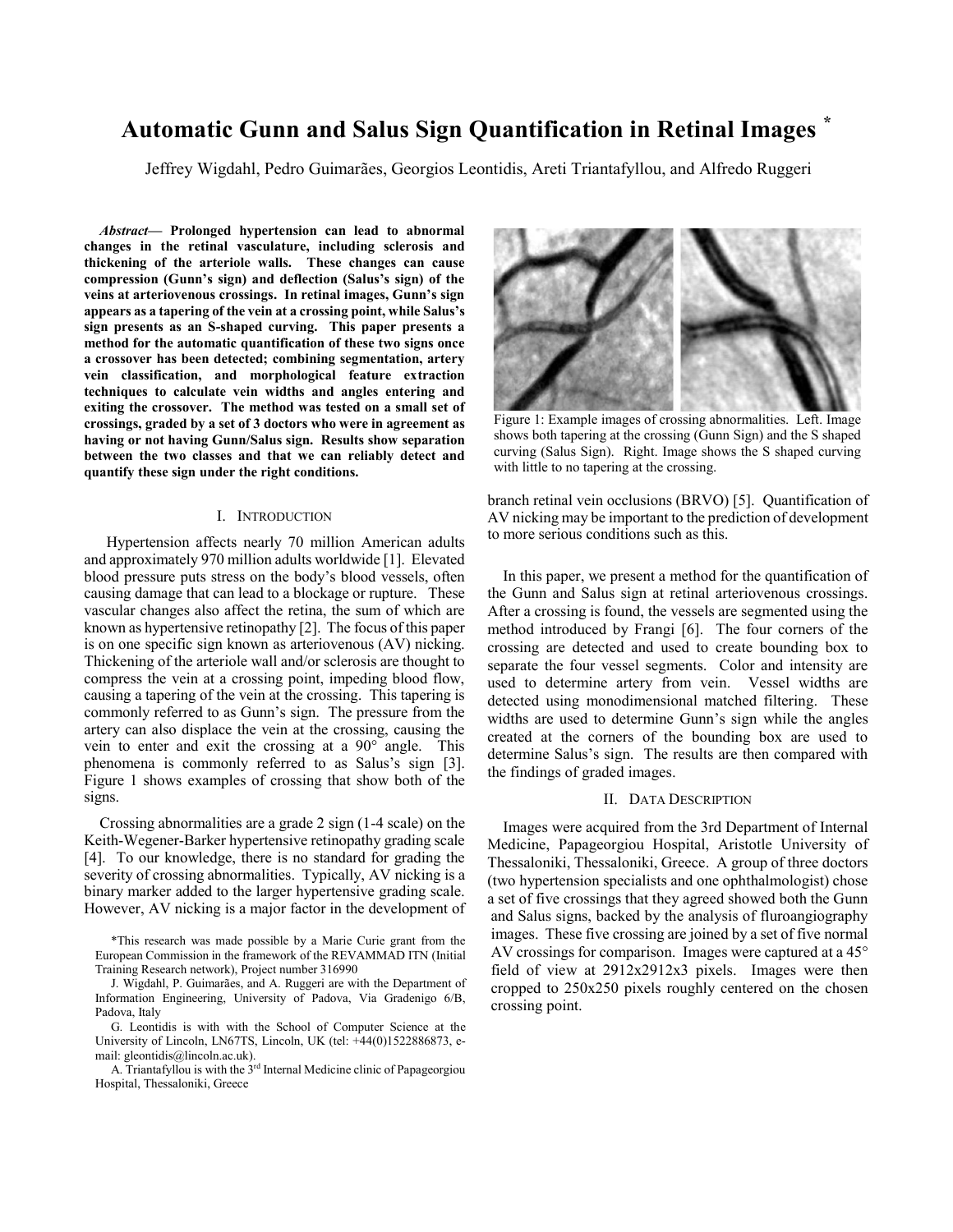#### III. METHODOLOGY

This section describes the steps in the Gunn and Salus sign quantification algorithm. The assumption made is that a crossing point has already been found. From the selected crossing point, a 250x250pixel area of interest is cropped from the image. This cropped area is preprocessed by contrast enhancement and illumination correction. A standard morphological top-hat procedure is used which subtracts the morphological opening of image from the original [7]. The images are also blurred using a small Gaussian lowpass filter of size 3x3 and standard deviation of 1.

# A. Vessel Segmentation

The well-known multi-scale vessel enhancement method proposed by Frangi [6] is used to segment the vasculature. The eigenvalue decomposition of the Hessian is computed at different scales (convolution with a Guassian of varying sigma values). These scales should cover the width of the structure you are looking to enhance. For this work, the sigma range was from 4-10. The 'vesselness' of a pixel is determined by two metrics known as 'blobness' and 'second order structureness'.

$$
R_B = \frac{\lambda_1}{\lambda_2} \tag{1}
$$

$$
S = \sqrt{\lambda_1^2 + \lambda_2^2} \tag{2}
$$

The blobness metric,  $R_B$  is the ratio of the 1<sup>st</sup> eigenvalue to the  $2<sup>nd</sup>$ . The second order structureness, S, is the square root of the sum of the squared eigenvalues. Vesselness is then determined as:

$$
V_0(sc) = \begin{cases} 0, & \lambda_2 = 0\\ e^{\frac{-R_B^2}{2B^2}} \left( 1 - e^{\frac{S^2}{2c^2}} \right) \end{cases}
$$
 (3)

Where  $\beta$  and c are constants, and sc is the scale. The maximum value is found across all scales, forming a vesselness image. A threshold is applied to the image to create the segmented vessel image after small morphological corrections to fill small holes and omit small disconnected segments.

### **B.** Crossing Segmentation

Once the vessel segmentation is found, a distance transformation is applied to the binary image with respect to the coordinates of the found crossing point. A search is then performed to find the corners of a bounding box that covers the entire crossing. This is done by finding the closest nonzero valued distance pixel in each direction starting from the crossing coordinates. Lines are projected out from the origin at different angles, the lowest nonzero value for each angle is recorded, and a plot is made of these values. The centers of the four troughs represent the coordinates of the corners of a bounding box covering the crossing. Figure 2 shows an example of this process.

## C. Artery Vein Classification

Removing the crossover from the vessel segmentation separates the four segments coming in and out of the



Figure 2: (Top Left) The enhanced green channel image, (Top Right) vessel segmentation after Hessian vessel enhancement, (Bottom Left) graph showing the local minima corresponding to the corners of the crossover, (Bottom Right) and those points on the image along with the selected crossover point.



Figure 3: (Left) Graph representation of vessel segments used to determine AV classification. (Right) Found vein segments along with vessel cross sectional lines representing the width and direction at points along the vessel.

crossover. The mean RGB intensity values are calculated for each segment. In general, the arteries are lighter in color and often display a bright central reflex. The segments with the two lowest mean intensities are found as the vein as long as they are across from each other.

#### D. Vessel Width Detection

The vessel segments are skeletonized and converted to a graph representation. Monodimensional matched filters are applied perpendicularly to the profiles along the vessel axis [8]. The borders of the vessel are found as zero points on the enhanced profiles.

## E. Gunn and Salus Calculation

The Gunn sign is a measure of the tapering of the vein at a crossing point. To measure this tapering, an average vessel width value near the crossing and an average value farther from the crossing must be determined.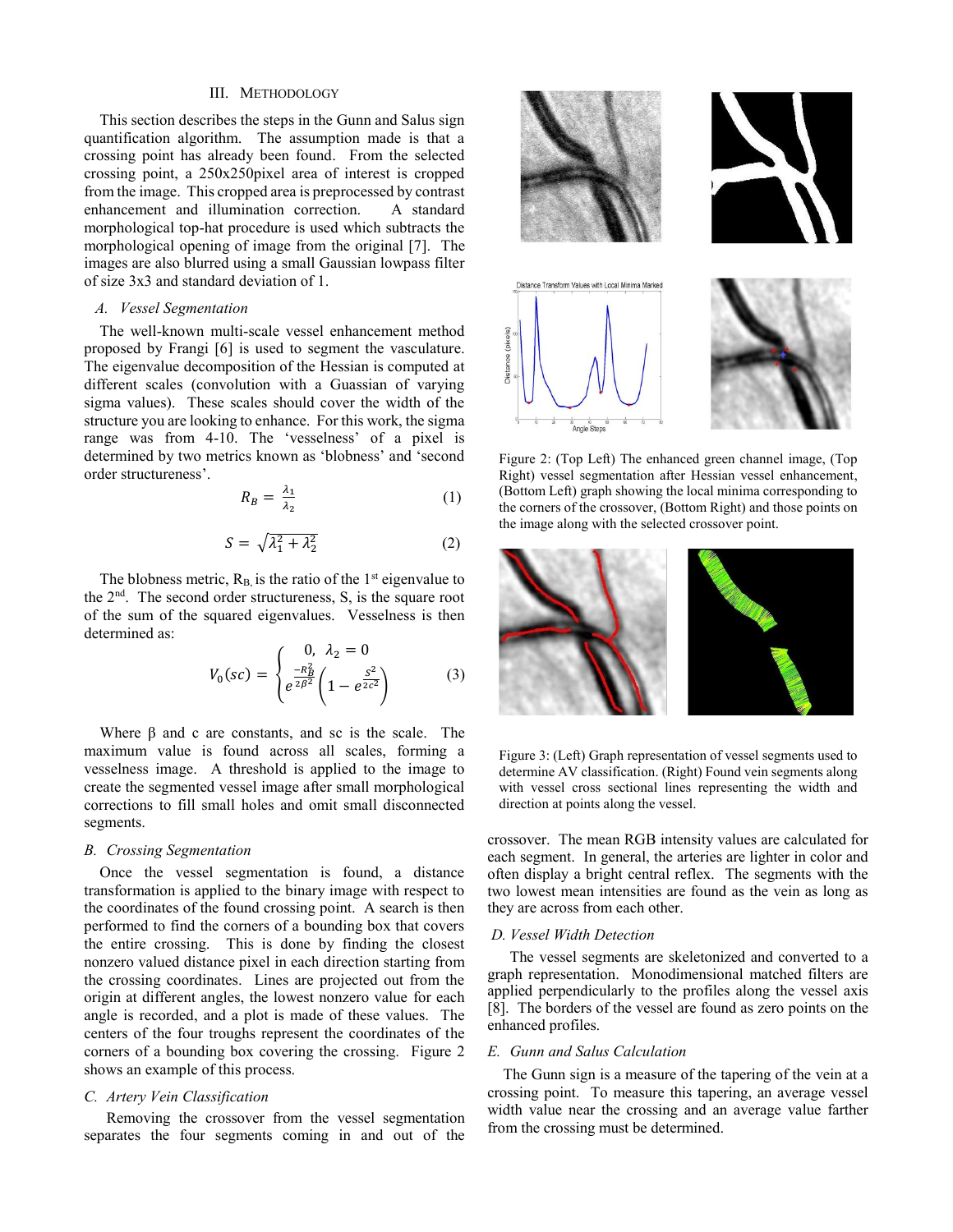$$
g_i = \frac{c_{ic} + c_{oc}}{c_{ir} + c_{or}} \tag{4}
$$

Where  $C_{ic}$  and  $C_{oc}$  are the vessel calibers near to the crossing and  $C_{ir}$  and  $C_{or}$  are the vessel calibers farther away from the crossing. The mean of the three closest points from the graph representation of the vessel are used for the close caliber calculation, while the rest of the points are used for the far caliber calculation.

The S shape of the Salus sign can be represented by three angle values. These are the average direction of the two vein segments going in and out of the crossing, and the direction at the crossing.

$$
s_i = .5 * (a_1 + a_3) \tag{5}
$$

Where  $a_1$  represents the difference between the angle at the crossing of the vessel with the average angle along the vessel going into the crossing. a<sub>3</sub> represents these same values leaving the crossing. This average difference is then computed from these values.

The vessel widths necessary for the calculation of the Gunn sign as well as the average direction of each vessel segment have already been calculated in the vessel width detection step. The direction at the crossing is calculated by averaging the points closest to the crossing. For this work, both for the angles and widths of the vein, five points close to the crossing are averaged while 20 points along the remaining length of the vessel are averaged. This is done on both sides of the crossing. Figure 3 shows calculated widths and angles at points along the found vessel.

### IV. RESULTS AND DISCUSSION

To evaluate the algorithm, three graders classified the ten crossings as normal, or showing Gunn/Salus signs. These graders were in agreement on all crossings, removing intergrader variability. The Gunn and Salus sign were then calculated with the proposed algorithm and the results were compared. Table 1 shows the results for each of the ten crossings. The Abnormal crossings had a mean and standard deviation Salus sign of .29+-.06 and a Gunn sign of .78 +-.11. The normal crossings had a mean/standard deviation Salus sign of  $.19+-07$  and mean Gunn sign of  $.94+-08$ . The ideal normal crossing would have a Salus sign of 0 and Gunn sign of 1, with the Salus sign moving higher and the Gunn sign moving lower in the abnormal case. The results show separation between the two groups on this limited data set. However, it is uncertain as to the importance of each individual sign. Whether they can be combined in some manner or thresholded separately. Since the gradings are binary, thresholds should be set for classification purposes. Setting a threshold of .89 for the Gunn sign and .22 for the Salus sign would yield one false positive and one false negative. Figure 4 shows both of these misclassified images along with the most 'abnormal' and 'normal' cases. Even in high quality images, the area around the crossing can have low contrast, leading generally to overestimations of the vessel width at the crossing. This overestimation can also

Table 1: Gunn and Salus calculations for the 5 normal and 5 abnormal crossings.

| Crossing          | Gunn Sign | Salus Sign |
|-------------------|-----------|------------|
| NormalCrossing1   | 0.89      | 0.17       |
| NormalCrossing2   | 1.08      | 0.14       |
| NormalCrossing3   | 0.90      | 0.18       |
| NormalCrossing4   | 0.91      | 0.32       |
| NormalCrossing5   | 0.94      | 0.15       |
| AbnormalCrossing1 | 0.71      | 0.39       |
| AbnormalCrossing2 | 0.92      | 0.23       |
| AbnormalCrossing3 | 0.67      | 0.29       |
| AbnormalCrossing4 | 0.88      | 0.27       |
| AbnormalCrossing5 | 0.70      | 0.28       |

affect the calculated angle into the crossing as well. For this reason, a small buffer is used to avoid the closest points to the crossing. For these calculations, the first 3 points closest to the crossing are discarded. However, it is still likely that the misclassified images suffered from an overestimation of the width at the crossing.

There are other factors that can contribute to errors in the calculations. The most important and likely is an error in the vessel segmentation. Generally this is attributed to the quality of the image. Another factor is the angle at which the crossing takes place. If the vein and artery are nearly parallel, it is difficult for segmentation algorithms to differentiate between the vessels, which can also lead to segmentation errors. One other likely segmentation error can come from a strong central reflex on the artery.

The algorithm runs a single image using a single core MATLAB (The Mathworks Inc., Natick, MA) implementation in  $3.4 + 0.3$  on an Intel Core i  $7-4770$  CPU (Intel Corporation, Santa Clara, CA) at 3.4 GHz.

#### V. CONCLUSIONS

This paper presents a method for the automatic quantification of the Gunn and Salus sign in retinal images. Results on a set of ten crossings showed separation between the two classes and agreement with the manual graders. Despite the small sample size, the results are promising and warrant testing on a larger data set. There is still a lack of knowledge as to the importance of the degree or severity of these signs. As of now, they are a binary classification for an ophthalmologist, but future studies may reveal the importance of Gunn/Salus scale, or whether one sign is a better predictor for BRVO and other advance hypertensive retinopathy signs. The quality and resolution of the retinal images used has made this analysis possible. Although no test was done, it is very likely that this method would fail under lesser conditions.

Improvements to the algorithm could be seen by automatically detecting the crossovers. There are many methods to do this [9,10], but this would have added another